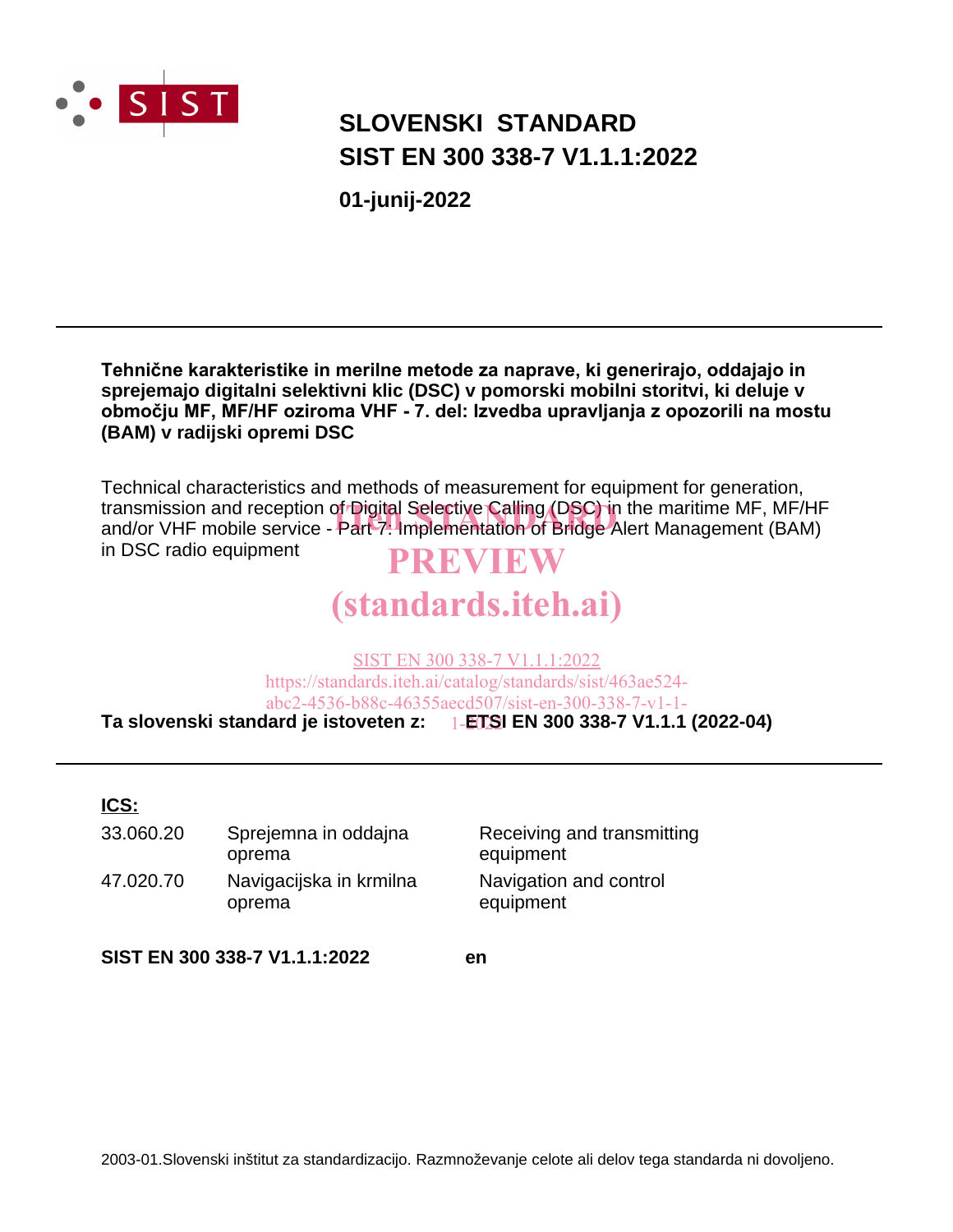# **iTeh STANDARD PREVIEW (standards.iteh.ai)**

SIST EN 300 338-7 V1.1.1:2022 https://standards.iteh.ai/catalog/standards/sist/463ae524 abc2-4536-b88c-46355aecd507/sist-en-300-338-7-v1-1- 1-2022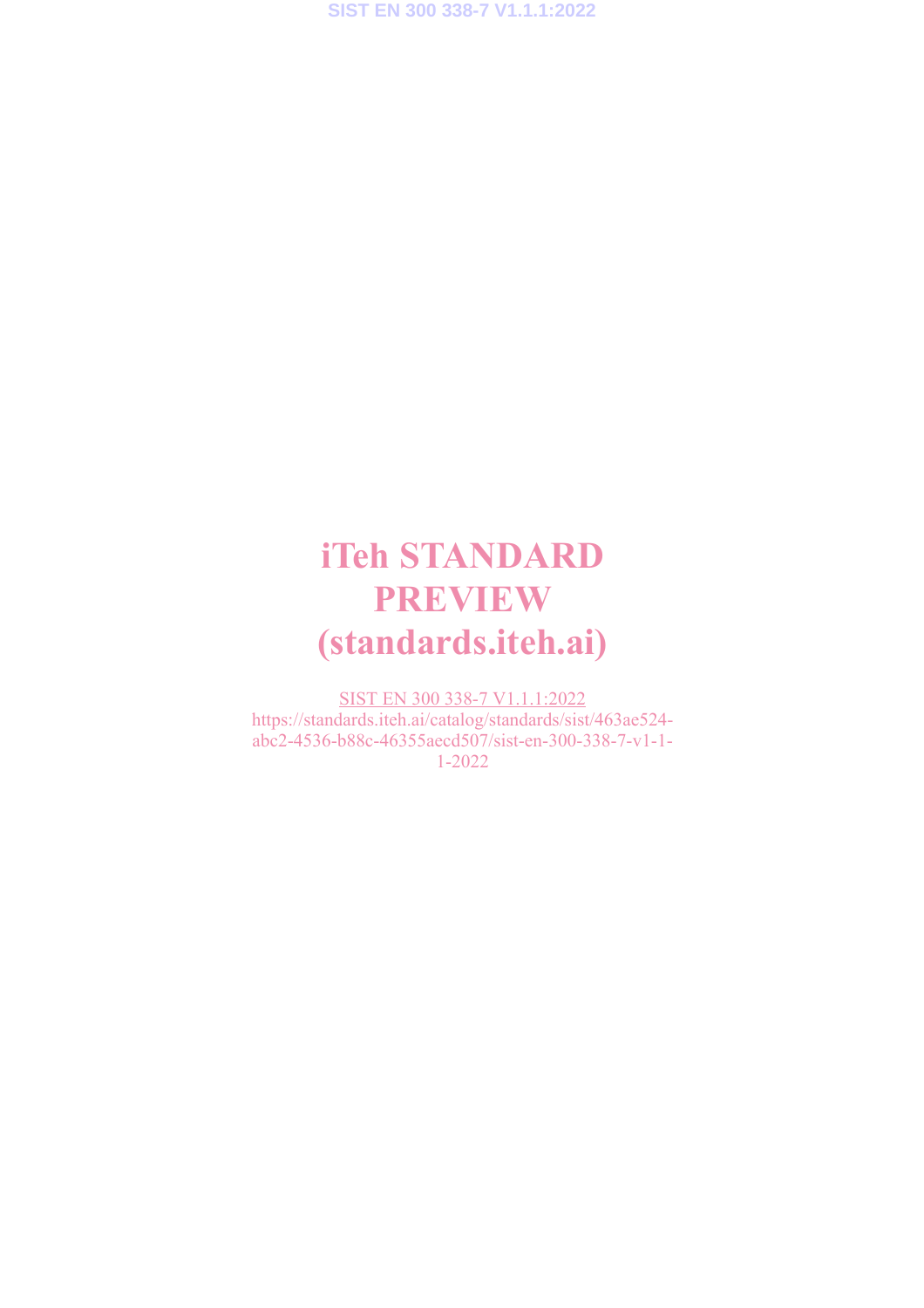#### **SIST EN 300 338-7 V1.1.1:2022**

# ETSI EN 300 338-7 V1.1.1 (2022-04)



**Technical characteristics and methods of measurement** for equipment **for generation**, transmission **and reception of Digital Selective Calling (DSC)**  and reception of Digital Selective Calling (DSC)<br>in the maritime MF, MF/HF and/or VHF mobile service; Part 7: Implementat<u>ion of Bridge Alert M</u>anagement (BAM) https://stind**DSC.radiogequipment**3ae524-

abc2-4536-b88c-46355aecd507/sist-en-300-338-7-v1-1- 1-2022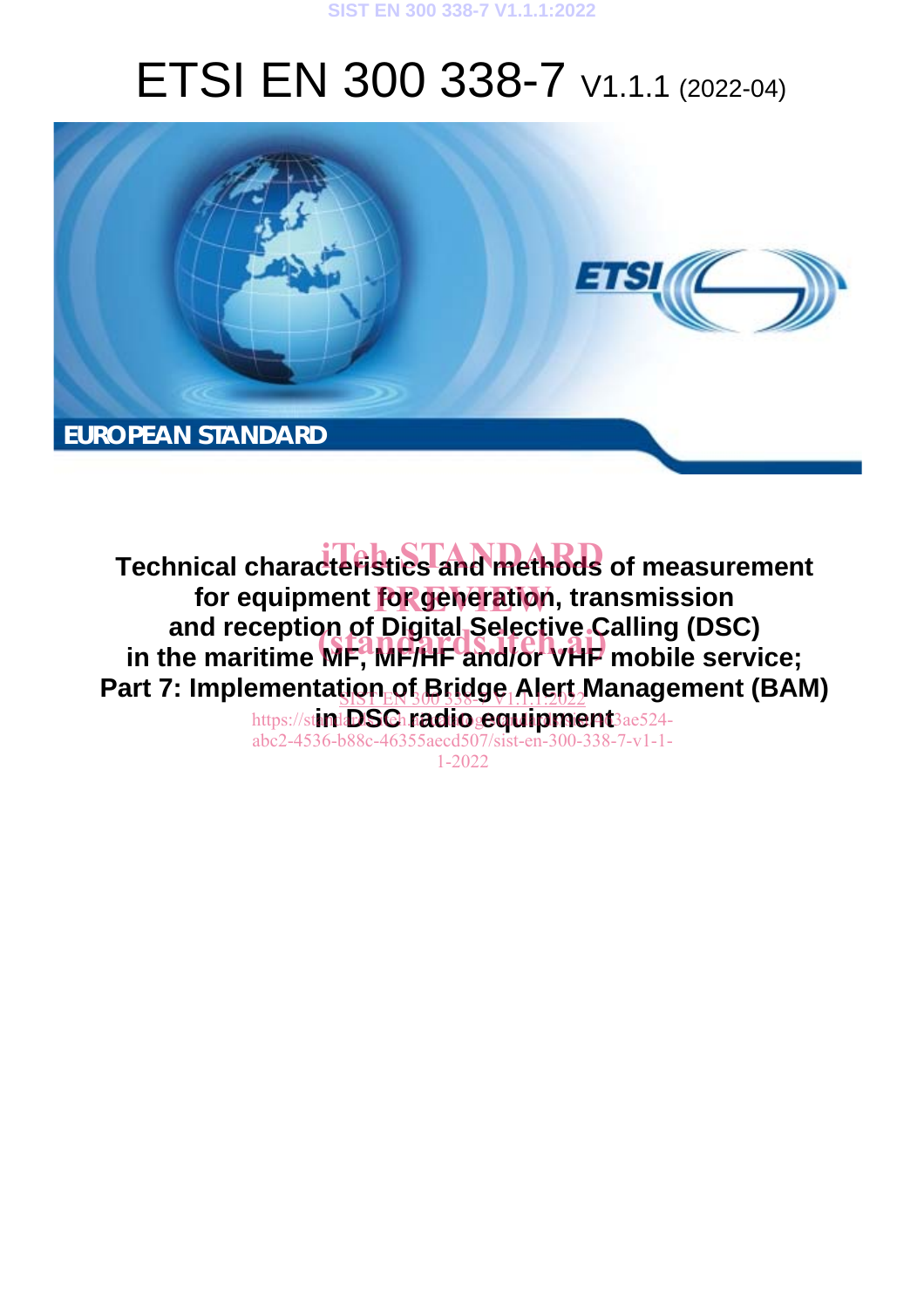Reference DEN/ERM-TGMAR-087-7

Keywords

DSC, GMDSS, maritime, radio, SAR

*ETSI* 

650 Route des Lucioles F-06921 Sophia Antipolis Cedex - FRANCE

Tel.: +33 4 92 94 42 00 Fax: +33 4 93 65 47 16

Siret N° 348 623 562 00017 - APE 7112B Association à but non lucratif enregistrée à la Sous-Préfecture de Grasse (06) N° w061004871

#### *Important notice*

The present document can be downloaded from: http://www.etsi.org/standards-search

The present document may be made available in electronic versions and/or in print. The content of any electronic and/or<br>Drint versions of the present document shall not be modified without the prior written authorization o print versions of the present document shall not be modified without the prior written authorization of ETSI. In case of any existing or perceived difference in contents between such versions and/or in print, the prevailing version of an ETSI eived difference in contents between such versions and/or in print, the prevailing vers<br>deliverable is the one made publicly available in PDF format at <u>www.etsi.org/deliver</u>.

Users of the present document should be aware that the document may be subject to revision or change of status. Information on the current status of this and other ETSI documents is available at : should be aware that the document may be subject<br>ι the current status of this and other ETSI documents<br><u>https://portal.etsi.org/TB/ETSIDeliverableStatus.aspx</u>

If you find errors in the present document, please send your comment to one of the following services: https://portal.etsi.org/People/CommiteeSupportStaff.aspx

If you find a security vulnerability in the present document, please report it through our https://standards.iteh.ai/catalog/standards/sist/463ae524 abc2-4536-bandhated Vulnerability Disclosure Program: 7-v1-1https://www.etsi.org/standards/coordinated-vulnerability-disclosure

#### *Notice of disclaimer & limitation of liability*

The information provided in the present deliverable is directed solely to professionals who have the appropriate degree of experience to understand and interpret its content in accordance with generally accepted engineering or other professional standard and applicable regulations.

No recommendation as to products and services or vendors is made or should be implied.

In no event shall ETSI be held liable for loss of profits or any other incidental or consequential damages.

Any software contained in this deliverable is provided "AS IS" with no warranties, express or implied, including but not limited to, the warranties of merchantability, fitness for a particular purpose and non-infringement of intellectual property rights and ETSI shall not be held liable in any event for any damages whatsoever (including, without limitation, damages for loss of profits, business interruption, loss of information, or any other pecuniary loss) arising out of or related to the use of or inability to use the software.

#### *Copyright Notification*

No part may be reproduced or utilized in any form or by any means, electronic or mechanical, including photocopying and microfilm except as authorized by written permission of ETSI.

The content of the PDF version shall not be modified without the written authorization of ETSI. The copyright and the foregoing restriction extend to reproduction in all media.

> © ETSI 2022. All rights reserved.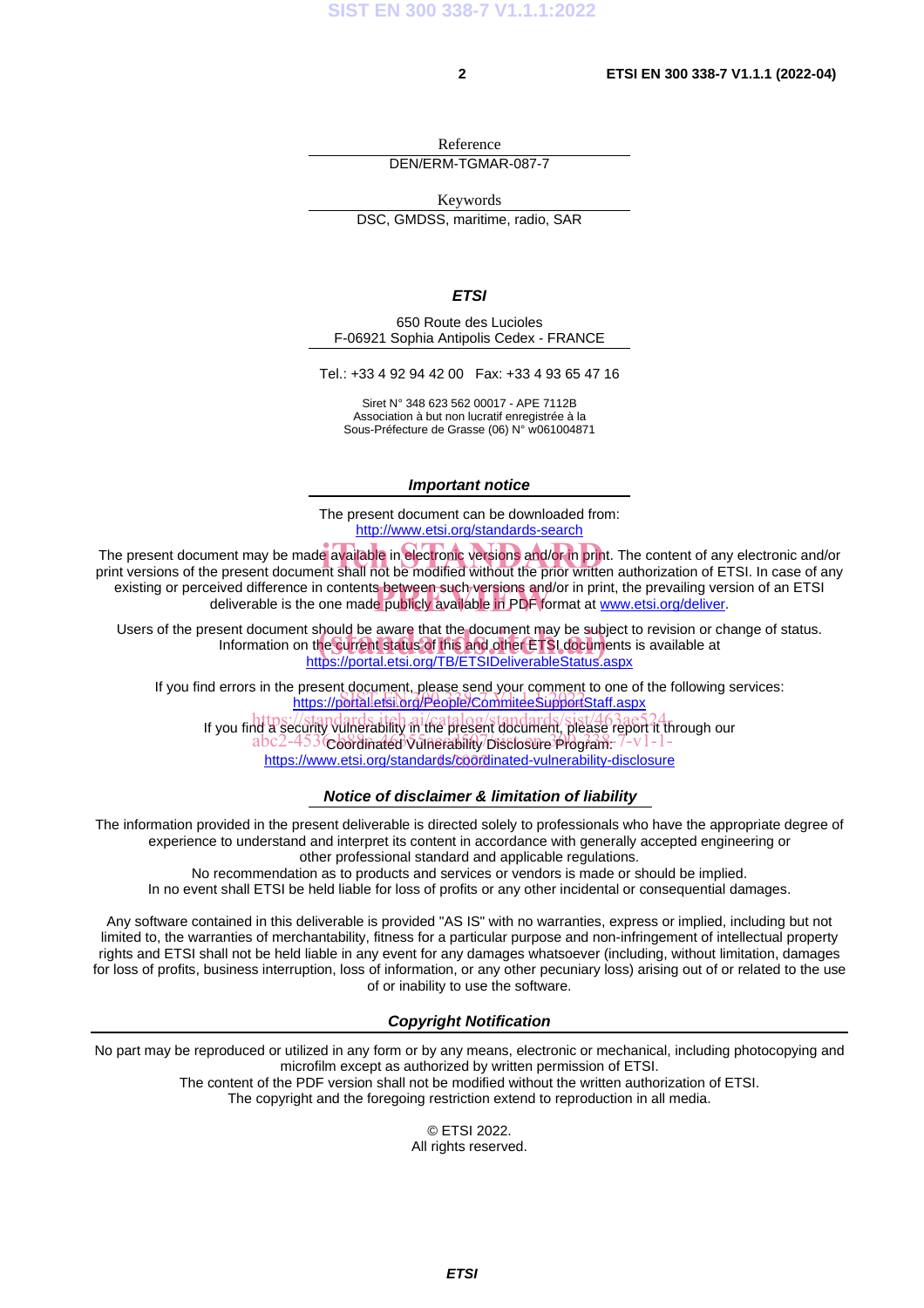$\mathbf{3}$ 

# Contents

| 1                  |                                                                                                       |  |
|--------------------|-------------------------------------------------------------------------------------------------------|--|
| 2                  |                                                                                                       |  |
| 2.1                |                                                                                                       |  |
| 2.2                |                                                                                                       |  |
| 3                  |                                                                                                       |  |
| 3.1                |                                                                                                       |  |
| 3.2                |                                                                                                       |  |
| 3.3                |                                                                                                       |  |
| 4                  |                                                                                                       |  |
| 4.1                |                                                                                                       |  |
| 4.1.1              |                                                                                                       |  |
| 4.1.2              |                                                                                                       |  |
| 4.1.3              |                                                                                                       |  |
| 4.2                |                                                                                                       |  |
| 4.2.1              |                                                                                                       |  |
| 4.2.2              |                                                                                                       |  |
| 4.2.3              |                                                                                                       |  |
| 4.3                |                                                                                                       |  |
| 4.3.1              |                                                                                                       |  |
| 4.3.2              |                                                                                                       |  |
| 4.3.2.1<br>4.3.2.2 |                                                                                                       |  |
| 4.3.3              |                                                                                                       |  |
| 4.3.4              |                                                                                                       |  |
|                    |                                                                                                       |  |
| 5                  |                                                                                                       |  |
| 5.1                |                                                                                                       |  |
| 5.2                |                                                                                                       |  |
| 5.2.1<br>5.2.2     |                                                                                                       |  |
| 5.2.3              |                                                                                                       |  |
| 5.3                |                                                                                                       |  |
| 5.3.1              |                                                                                                       |  |
| 5.3.2              |                                                                                                       |  |
|                    |                                                                                                       |  |
| 6                  |                                                                                                       |  |
| 6.1<br>6.1.1       |                                                                                                       |  |
| 6.1.2              |                                                                                                       |  |
| 6.2                | Handling DSC alerts of types "distress" and "distress relay" in received distress automated procedure |  |
|                    |                                                                                                       |  |
| 6.2.1              |                                                                                                       |  |
| 6.2.2              |                                                                                                       |  |
| 6.2.3              |                                                                                                       |  |
| 6.2.3.1            |                                                                                                       |  |
| 6.2.3.2            |                                                                                                       |  |
| 6.3                | Handling DSC alerts in received non-distress automated procedure other than category urgency 21       |  |
| 6.3.1              |                                                                                                       |  |
| 6.3.2              |                                                                                                       |  |
| 6.3.3<br>6.4       |                                                                                                       |  |
| 6.4.1              |                                                                                                       |  |
|                    |                                                                                                       |  |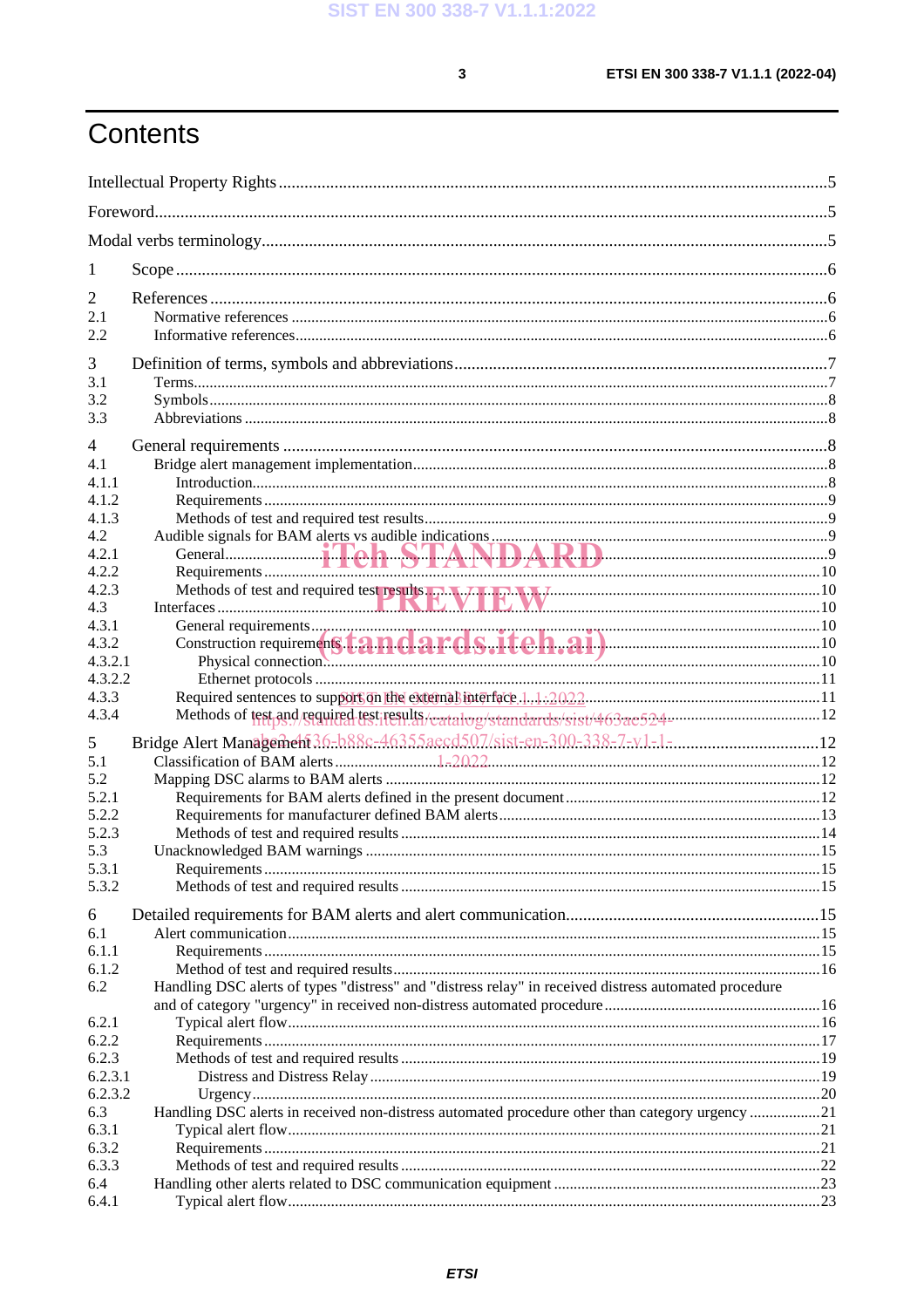#### **4 ETSI EN 300 338-7 V1.1.1 (2022-04)**

| 6.4.2   |                                                                                            |  |
|---------|--------------------------------------------------------------------------------------------|--|
| 6.4.2.1 |                                                                                            |  |
| 6.4.2.2 |                                                                                            |  |
| 6.4.3   |                                                                                            |  |
| 6.4.3.1 |                                                                                            |  |
| 6.4.3.2 |                                                                                            |  |
| 6.4.4   |                                                                                            |  |
| 6.4.4.1 |                                                                                            |  |
| 6.4.4.2 |                                                                                            |  |
|         | <b>Annex A (normative):</b><br>Audible indications and BAM alert audible signals 30        |  |
| A.1     |                                                                                            |  |
|         | Guidelines for designing DSC radios to the BAM concept 32<br><b>Annex B (informative):</b> |  |
| B.1     |                                                                                            |  |
|         |                                                                                            |  |

# **iTeh STANDARD PREVIEW (standards.iteh.ai)**

SIST EN 300 338-7 V1.1.1:2022 https://standards.iteh.ai/catalog/standards/sist/463ae524 abc2-4536-b88c-46355aecd507/sist-en-300-338-7-v1-1- 1-2022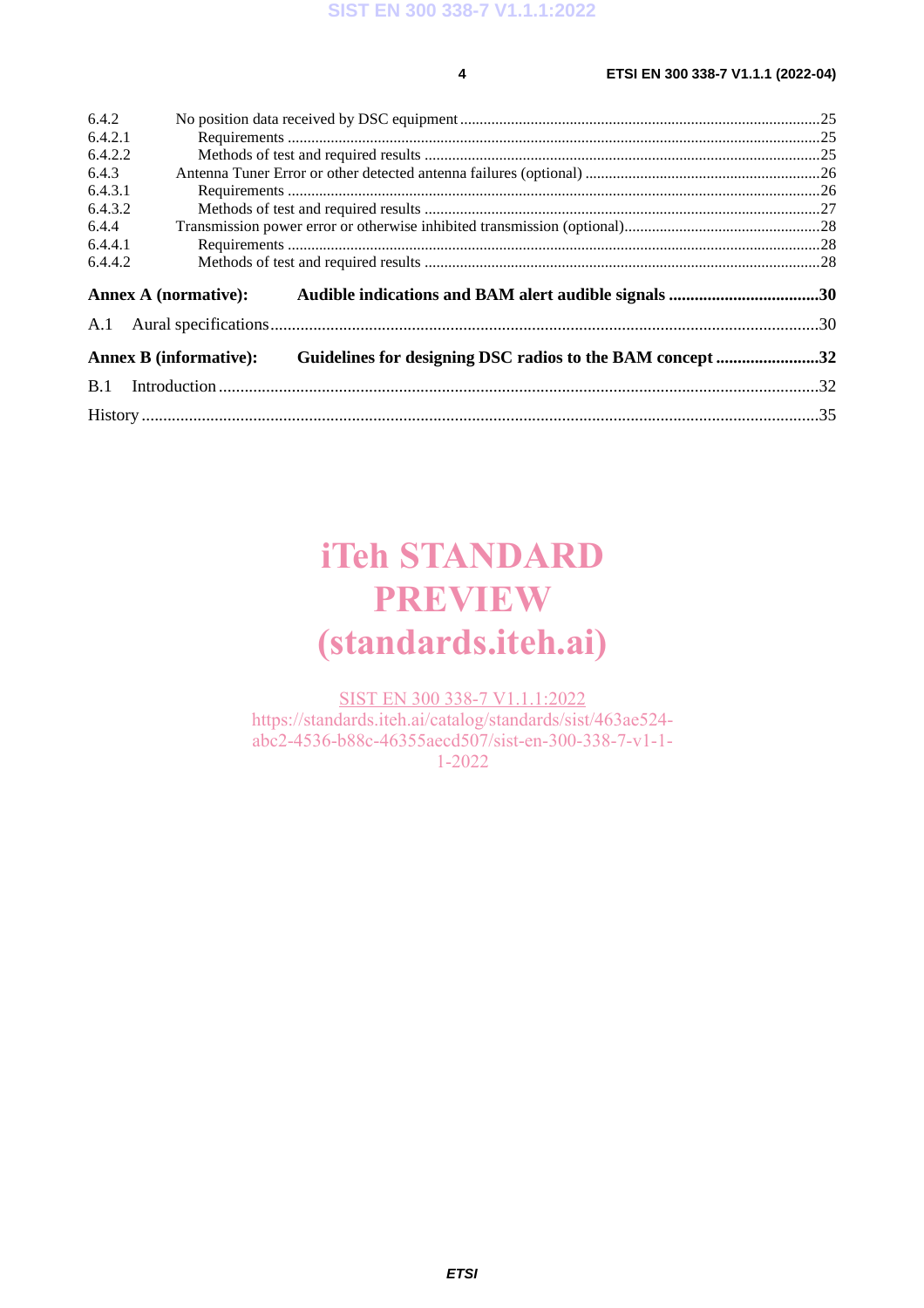# Intellectual Property Rights

#### Essential patents

IPRs essential or potentially essential to normative deliverables may have been declared to ETSI. The declarations pertaining to these essential IPRs, if any, are publicly available for **ETSI members and non-members**, and can be found in ETSI SR 000 314: *"Intellectual Property Rights (IPRs); Essential, or potentially Essential, IPRs notified to ETSI in respect of ETSI standards"*, which is available from the ETSI Secretariat. Latest updates are available on the ETSI Web server (https://ipr.etsi.org/).

Pursuant to the ETSI Directives including the ETSI IPR Policy, no investigation regarding the essentiality of IPRs, including IPR searches, has been carried out by ETSI. No guarantee can be given as to the existence of other IPRs not referenced in ETSI SR 000 314 (or the updates on the ETSI Web server) which are, or may be, or may become, essential to the present document.

#### **Trademarks**

The present document may include trademarks and/or tradenames which are asserted and/or registered by their owners. ETSI claims no ownership of these except for any which are indicated as being the property of ETSI, and conveys no right to use or reproduce any trademark and/or tradename. Mention of those trademarks in the present document does not constitute an endorsement by ETSI of products, services or organizations associated with those trademarks.

**DECT™**, **PLUGTESTS™**, **UMTS™** and the ETSI logo are trademarks of ETSI registered for the benefit of its Members. **3GPP™** and **LTE™** are trademarks of ETSI registered for the benefit of its Members and of the 3GPP Members. **3GPP™** and LTE™ are trademarks of ETSI registered for the benefit of its Members and of the 3GPP<br>Organizational Partners. oneM2M™ logo is a trademark of ETSI registered for the benefit of its Members and of the oneM2M Partners. **GSM**<sup>®</sup> and the GSM logo are trademarks registered and owned by the GSM Association.

## Foreword

**(standards.iteh.ai)**

This European Standard (EN) has been produced by ETSI Technical Committee Electromagnetic compatibility and Radio spectrum Matters (ERM). Radio spectrum Matters (ERM). https://standards.iteh.ai/catalog/standards/sist/463ae524-

The present document is part 7 of a multi-part deliverable. Full details of the entire series can be found in ETSI EN 300 338-1 [i.1]. 1-2022

| <b>National transposition dates</b>                                                       |                 |  |
|-------------------------------------------------------------------------------------------|-----------------|--|
| Date of adoption of this EN:                                                              | 4 April 2022    |  |
| Date of latest announcement of this EN (doa):                                             | 31 July 2022    |  |
| Date of latest publication of new National Standard<br>or endorsement of this EN (dop/e): | 31 January 2023 |  |
| Date of withdrawal of any conflicting National Standard (dow):                            | 31 January 2024 |  |

## Modal verbs terminology

In the present document "**shall**", "**shall not**", "**should**", "**should not**", "**may**", "**need not**", "**will**", "**will not**", "**can**" and "**cannot**" are to be interpreted as described in clause 3.2 of the ETSI Drafting Rules (Verbal forms for the expression of provisions).

"**must**" and "**must not**" are **NOT** allowed in ETSI deliverables except when used in direct citation.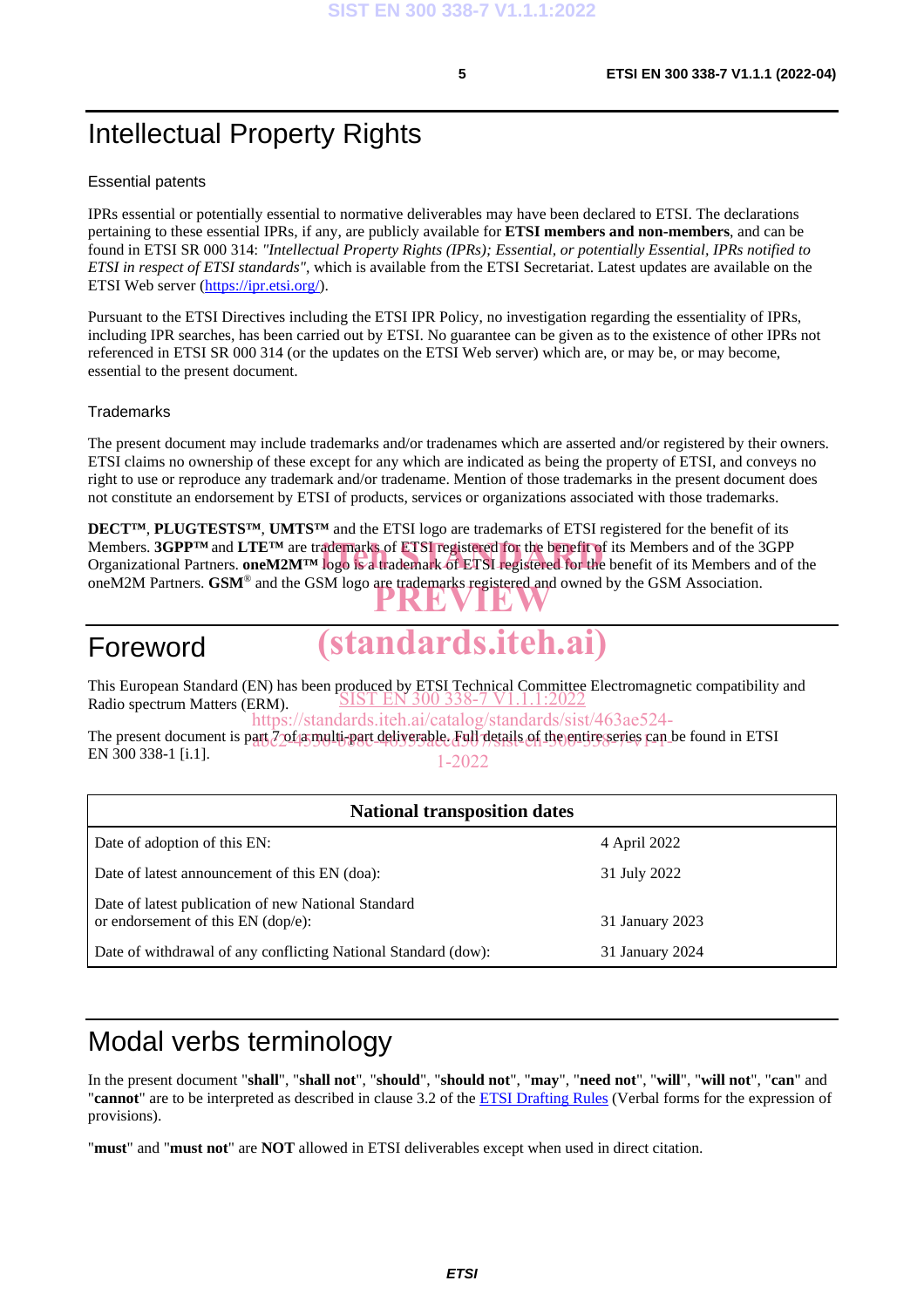## 1 Scope

The present document specifies the minimum requirements for GMDSS radiocommunication system using Digital Selective Calling (DSC) Class A, with the capability to operate on a SOLAS bridge with the application of SOLAS regulation V/15 [i.4] and thus implementing the BAM concept defined by IMO in MSC.302(87) [8].

# 2 References

## 2.1 Normative references

References are either specific (identified by date of publication and/or edition number or version number) or non-specific. For specific references, only the cited version applies. For non-specific references, the latest version of the referenced document (including any amendments) applies.

Referenced documents which are not found to be publicly available in the expected location might be found at https://docbox.etsi.org/Reference/.

NOTE: While any hyperlinks included in this clause were valid at the time of publication, ETSI cannot guarantee their long term validity.

|       | The following referenced documents are necessary for the application of the present document.                                                                                                                                                                          |
|-------|------------------------------------------------------------------------------------------------------------------------------------------------------------------------------------------------------------------------------------------------------------------------|
| $[1]$ | Recommendation ITU-R M.493-15: "Digital selective-calling system for use in the maritime                                                                                                                                                                               |
|       | mobile service".                                                                                                                                                                                                                                                       |
| $[2]$ | ETSI EN 300 338-2: "Technical characteristics and methods of measurement for equipment for<br>generation, transmission and reception of Digital Selective Calling (DSC) in the maritime MF,<br>MF/HF and/or VHF mobile service; Part 2: Class A DSC <sup>u</sup> .     |
|       |                                                                                                                                                                                                                                                                        |
| $[3]$ | IEC 62923-1 (Ed. 1) (2018): "Maritime navigation and radiocommunication equipment and<br>systems - Bridge alert management - Part 1: Operational and performance requirements, methods<br>of testitig and stequiled test relationship catalog/standards/sist/463ae524- |
| $[4]$ | abc2-4536-b88c-46355aecd507/sist-en-300-338-7-v1-1-<br>IEC 61162-1 (Ed. 5) (2016): "Maritime, navigation and radiocommunication equipment and<br>systems - Digital interfaces - Part 1: Single talker and multiple listeners".                                         |
| $[5]$ | IEC 61162-2: "Maritime navigation and radiocommunication equipment and systems - Digital<br>interfaces - Part 2: Single talker and multiple listeners, high-speed transmission".                                                                                       |
| [6]   | IEC 61162-450 (Ed. 2) (2018): "Maritime navigation and radiocommunication equipment and<br>systems - Digital interfaces - Part 450: Multiple talkers and multiple listeners - Ethernet<br>interconnection".                                                            |
| $[7]$ | IEC 62923-2 (Ed. 1) (2018): "Maritime navigation and radiocommunication equipment and<br>systems - Bridge alert management - Part 2: Alert and cluster identifiers and other additional<br>features".                                                                  |
| [8]   | IMO Resolution MSC.302(87): "Adoption of performance standards for bridge alert<br>management".                                                                                                                                                                        |

### 2.2 Informative references

References are either specific (identified by date of publication and/or edition number or version number) or non-specific. For specific references, only the cited version applies. For non-specific references, the latest version of the referenced document (including any amendments) applies.

NOTE: While any hyperlinks included in this clause were valid at the time of publication, ETSI cannot guarantee their long term validity.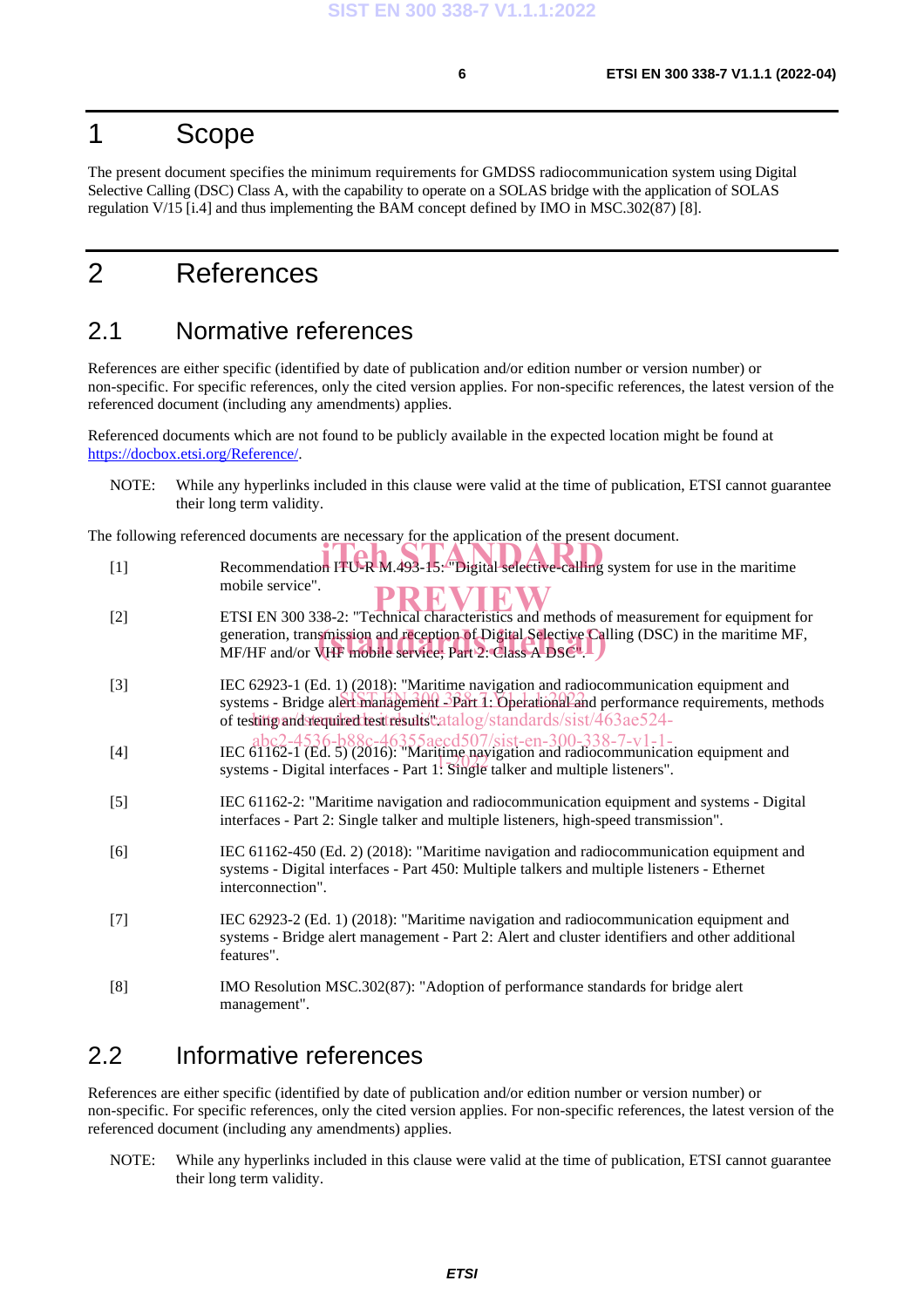The following referenced documents are not necessary for the application of the present document but they assist the user with regard to a particular subject area.

| [i.1] | ETSI EN 300 338-1: "Technical characteristics and methods of measurement for equipment for<br>generation, transmission and reception of Digital Selective Calling (DSC) in the maritime MF,<br>MF/HF and/or VHF mobile service; Part 1: Common requirements". |
|-------|---------------------------------------------------------------------------------------------------------------------------------------------------------------------------------------------------------------------------------------------------------------|
| [i.2] | IEC 62940:2016: "Maritime navigation and radiocommunication equipment and systems -<br>Integrated communication system (ICS) - Operational and performance requirements, methods of<br>testing and required test results".                                    |
| [i.3] | IEC 61097-3 (Ed. 2) (2017): "Global maritime distress and safety system (GMDSS) - Part 3:<br>Digital selective calling (DSC) equipment - Operational and performance requirements, methods<br>of testing and required results".                               |
| [i.4] | SOLAS: "International Convention for the Safety Of Life At Sea", 1974 (as amended).                                                                                                                                                                           |
| [i.5] | IMO Resolution A.1021(26) (2009): "Code on alerts and indicators".                                                                                                                                                                                            |
|       |                                                                                                                                                                                                                                                               |

# 3 Definition of terms, symbols and abbreviations

#### 3.1 Terms

For the purposes of the present document, the terms given in ETSI EN 300 338-1 [i.1] and the following apply:

**acknowledge:** BAM alert acknowledge

**audible indication:** sound from the EUT that is not associated with raising a BAM alert of priority alarm or warning in the list of active alerts of the EUT **(standards.iteh.ai)**

NOTE: BAM alerts of priority caution and emergency alarm do not have a BAM audible signal, nor have states to handle acknowledgement or silencing 300 338-7 V1.1.1:2022

**PREVIEW**

EXAMPLE 1: A sound indicating a change of control position. https://standards.iteh.ai/catalog/standards/sist/463ae524 abc2-4536-b88c-46355aecd507/sist-en-300-338-7-v1-1-

EXAMPLE 2: Table 7.1.1 of IMO Resolution A.1 $[0.21(26)$ :2009, "Code on Alerts and Indicators" [i.5].

**BAM alert:** announcement of abnormal situations and conditions requiring attention

NOTE: BAM alerts are divided in four priorities: emergency alarms, alarms, warnings and cautions.

**distress event:** unique distress situation identified by two (VHF) or three (MF/HF) parameters of the distress information; the MMSI of the vessel in distress and the nature of distress and on MF/HF the mode of subsequent communication

**DSC acknowledge:** DSC procedure acknowledge

**DSC alarm:** event in DSC equipment as specified in ETSI EN 300 338-2 [2]

**DSC distress acknowledgement:** distress DSC message of type Alert Acknowledgement

**DSC distress alert:** distress DSC message of type Alert

**DSC distress relay:** distress DSC message of type Relay

**DSC urgency message:** non-distress DSC message of category Urgency

**non-distress DSC message:** DSC messages or DSC acknowledgements that do not have the format specifier or category of "distress"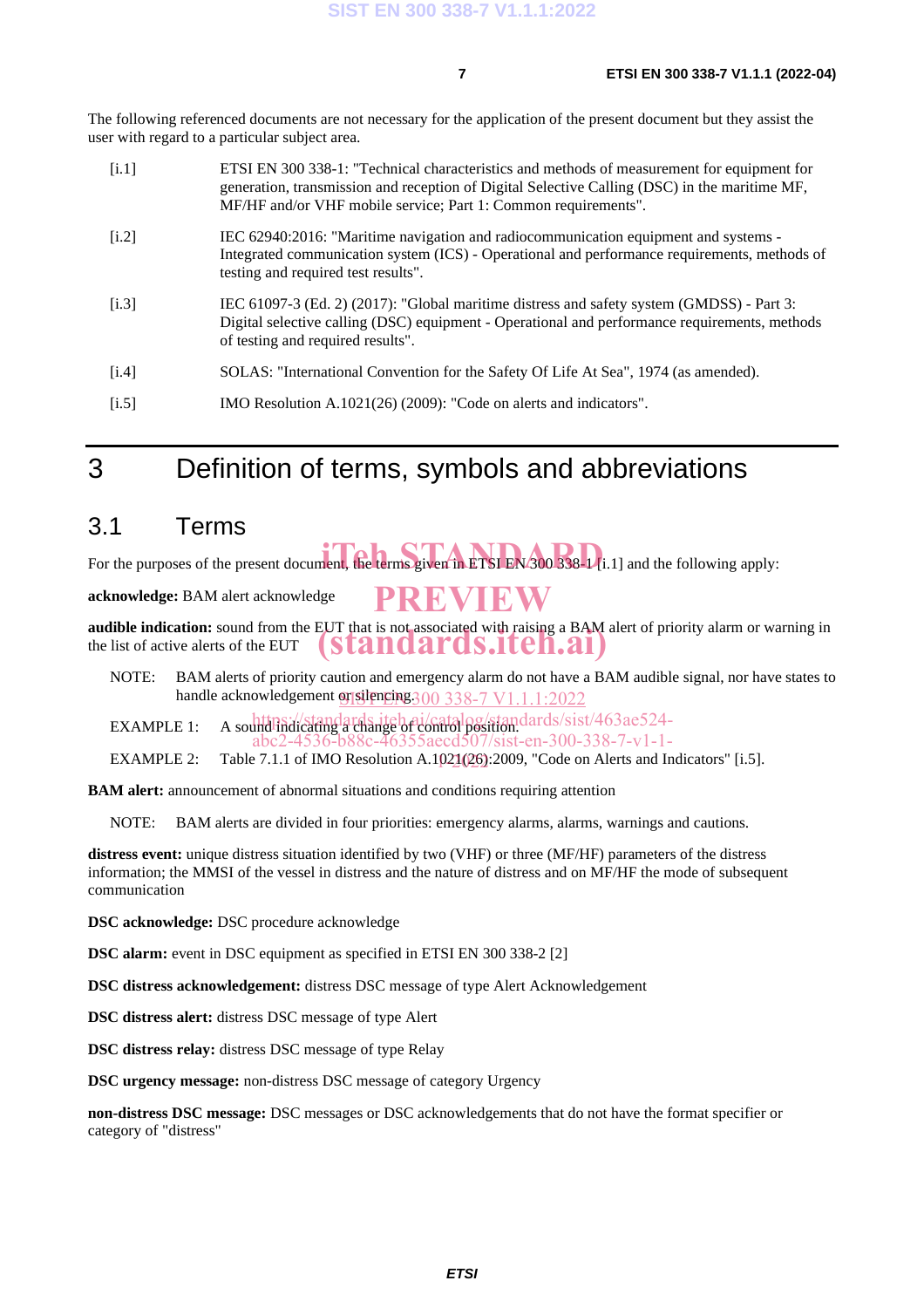## 3.2 Symbols

Void.

### 3.3 Abbreviations

For the purposes of the present document, the following abbreviations apply:

| A            | Assembly                                                                                                                                                            |
|--------------|---------------------------------------------------------------------------------------------------------------------------------------------------------------------|
| <b>BAM</b>   | <b>Bridge Alert Management</b>                                                                                                                                      |
| <b>CAM</b>   | <b>Central Alert Management</b>                                                                                                                                     |
| <b>DSC</b>   | <b>Digital Selective Calling</b>                                                                                                                                    |
| Ed           | Edition                                                                                                                                                             |
| EN           | European Norm                                                                                                                                                       |
| <b>ETSI</b>  | European Telecommunications Standards Institute                                                                                                                     |
| <b>EUT</b>   | <b>Equipment Under Test</b>                                                                                                                                         |
| <b>GMDSS</b> | Global Maritime Distress and Safety System                                                                                                                          |
| HF           | <b>High Frequency</b>                                                                                                                                               |
| <b>HMI</b>   | Human Machine Interface                                                                                                                                             |
| <b>ICS</b>   | <b>Integrated Communication System</b>                                                                                                                              |
| ID           | Identity                                                                                                                                                            |
| <b>IEC</b>   | International Electrotechnical Commission                                                                                                                           |
| <b>IMO</b>   | <b>International Maritime Organization</b>                                                                                                                          |
| IP           | Internet Protocol <sup>1</sup>                                                                                                                                      |
| <b>ITU</b>   | International Telecommunications Union                                                                                                                              |
| <b>ITU-R</b> | ITU - Radiocommunications sector-                                                                                                                                   |
| <b>MF</b>    | Medium Frequency                                                                                                                                                    |
| <b>MMSI</b>  | Maritime Mobile Service Identity                                                                                                                                    |
| <b>MSC</b>   | Marine Safety Committee<br>dards.iteh.ai)                                                                                                                           |
| N            | North/Northern latitude                                                                                                                                             |
| NM           | <b>Nautical Mile</b>                                                                                                                                                |
| <b>OOW</b>   | Officer Of the Watch<br>300 338-7 V1.1.1:2022                                                                                                                       |
| RX           | Received)/Receiving<br>Standards.iteh.ai/catalog/standards/sist/463ae524-<br>South/Southern latitude<br>Search And Rescue 2805-46355aecd507/sist-en-300-338-7-v1-1- |
| S            |                                                                                                                                                                     |
| <b>SAR</b>   |                                                                                                                                                                     |
| <b>SFI</b>   | 1-2022<br><b>System Function ID</b>                                                                                                                                 |
| <b>SNMP</b>  | Simple Network Management Protocol                                                                                                                                  |
| <b>SOLAS</b> | International convention on the Safety Of Life At Sea 1974                                                                                                          |
| <b>TAG</b>   | <b>Transport Annotate and Group</b>                                                                                                                                 |
| <b>TCP</b>   | <b>Transmission Control Protocol</b>                                                                                                                                |
| TX           | Transmit(ted)/Transmitting                                                                                                                                          |
| <b>UDP</b>   | <b>User Datagram Protocol</b>                                                                                                                                       |
| VHF          | Very High Frequency                                                                                                                                                 |

# 4 General requirements

## 4.1 Bridge alert management implementation

#### 4.1.1 Introduction

Compliance with the BAM concept, including the interfaces required for BAM, is a functional and conceptual extension to, not a substitution of, facilities as required in ETSI EN 300 338-2 [2]. Compliance with ETSI EN 300 338-2 [2] is required unless the present document requires otherwise. According to MSC.302(87) [8] and IEC 62923-1 [3], in case of conflict between the alert requirements of ETSI EN 300 338-2 [2] and the present document, the requirements and tests of the present document and of MSC.302(87) [8], IEC 62923-1 [3] and IEC 62923-2 [7] shall take precedence.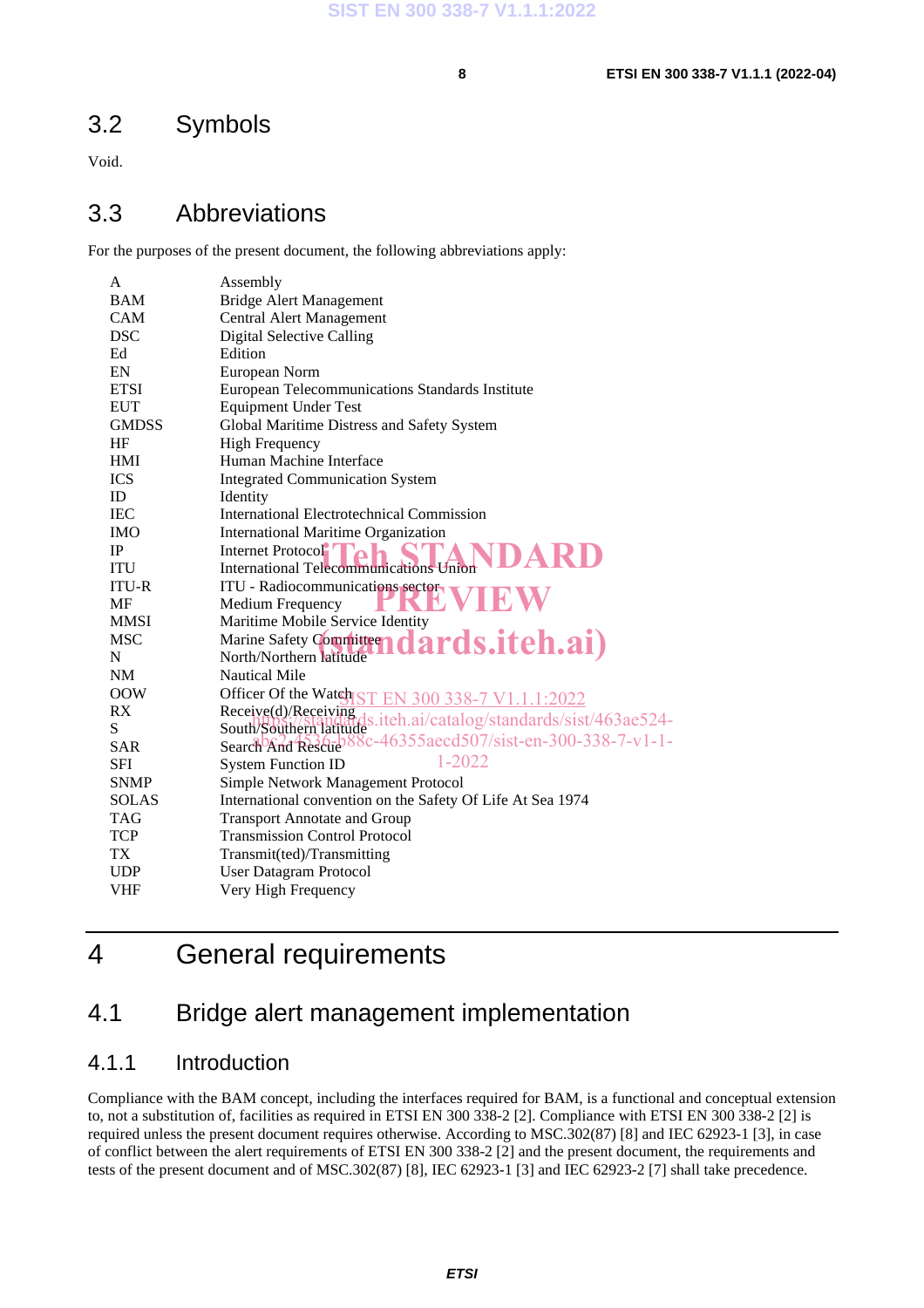According to the BAM concept it is necessary to prioritize BAM alerts and the priorities shall be determined by the DSC equipment. The BAM concept poses requirements on the alert definition concept, alert properties and the Human Machine Interface (HMI). For guidance see IEC 62923-1 [3], Annex E. Further a signalling interface and a protocol are defined for interfacing equipment to a CAM system or to other BAM compliant equipment according to IEC 62923-1 [3], IEC 61162-1 [4] and IEC 62923-2 [7]. The present document adopts the signalling protocol and allows, within limits, for DSC alarms from radio equipment to be part of the BAM concept or otherwise facilitates these.

#### 4.1.2 Requirements

The EUT shall comply with the requirements of ETSI EN 300 338-2 [2], IEC 62923-1 [3] and IEC 62923-2 [7].

Informative guidance on implementing Bridge Alert Management can be found in Annex B to the present document.

#### 4.1.3 Methods of test and required test results

It shall be confirmed that the EUT complies with the tests in ETSI EN 300 338-2 [2], IEC 62923-1 [3] and IEC 62923-2 [7].

## 4.2 Audible signals for BAM alerts vs audible indications

#### 4.2.1 General

**BAM alerts are alerts falling into the concept of Bridge Alert Management (BAM) (see MSC.302(87) [8] and** IEC 62923-1 [3]). BAM applies to all alerts presented on, or transferred to, the bridge of a vessel (the concept can also be applied in other areas). The visual and audible announcements of BAM alerts are always handled on be applied in other areas). The visual and audible announcements of BAM alerts are always handled on the EUT, and, within limitations, additionally on the CAM system. The latter of which is not covered in the present document (see within limitations, additionally on the CAM system. The latter of which is not cover<br>IEC 62923-1 [3] and IEC 62923-2 [7]). **121102708.11en.21** 

The BAM concept provides, amongst others, requirements for a human machine interface and provides a standardized method to disseminate the information to the CAM system, thus requiring the support of the alert signalling interface and protocol as defined in IEC 61162-1 [4] and IEC 62923-1 [3] standards/sist/463ae524-

BAM alerts are distinct from matters such as DSC aural and also trie the purpose of the present document the audible presentation and handling of DSC aurals defined in Recommendation ITU-R M.493-15 [1] and ETSI EN 300 338-2 [2] includes:

- audible signals. An audible signal is intended to recognize the existence and priority of a BAM alert and to identify the equipment where an audible BAM alert can be handled. In the present document some audible signals are directly based on DSC aurals, see Annex A and Table A.1;
- sound in the time allotted for speech output. Speech output is intended to recognize the specific BAM alert. Some DSC aurals are allowed or required for this purpose, see Annex A and Table A.1; and
- audible indications (see also IEC 62923-1 [3]). Most DSC aurals are audible indications for the purpose of the present document. The audible indications that occur together with a caution are listed in Annex A and Table A.1.

Audible indications indicating DSC aural alarms or other situations may be applied in the EUT for functionality that does not warrant a BAM alert, for example a tone for pressing the dedicated distress button, or for situations that do not warrant an audible BAM alert, for example when the corresponding BAM alerts raised are only characterized as a caution (thus without audible signal). Situations where ITU has defined sounds that need to be detached from alert management altogether are therefore not defined in the present document.

Audible indications (mandatory or manufacturer specific) may be applied subject to the requirements defined in clause 4.2.2.